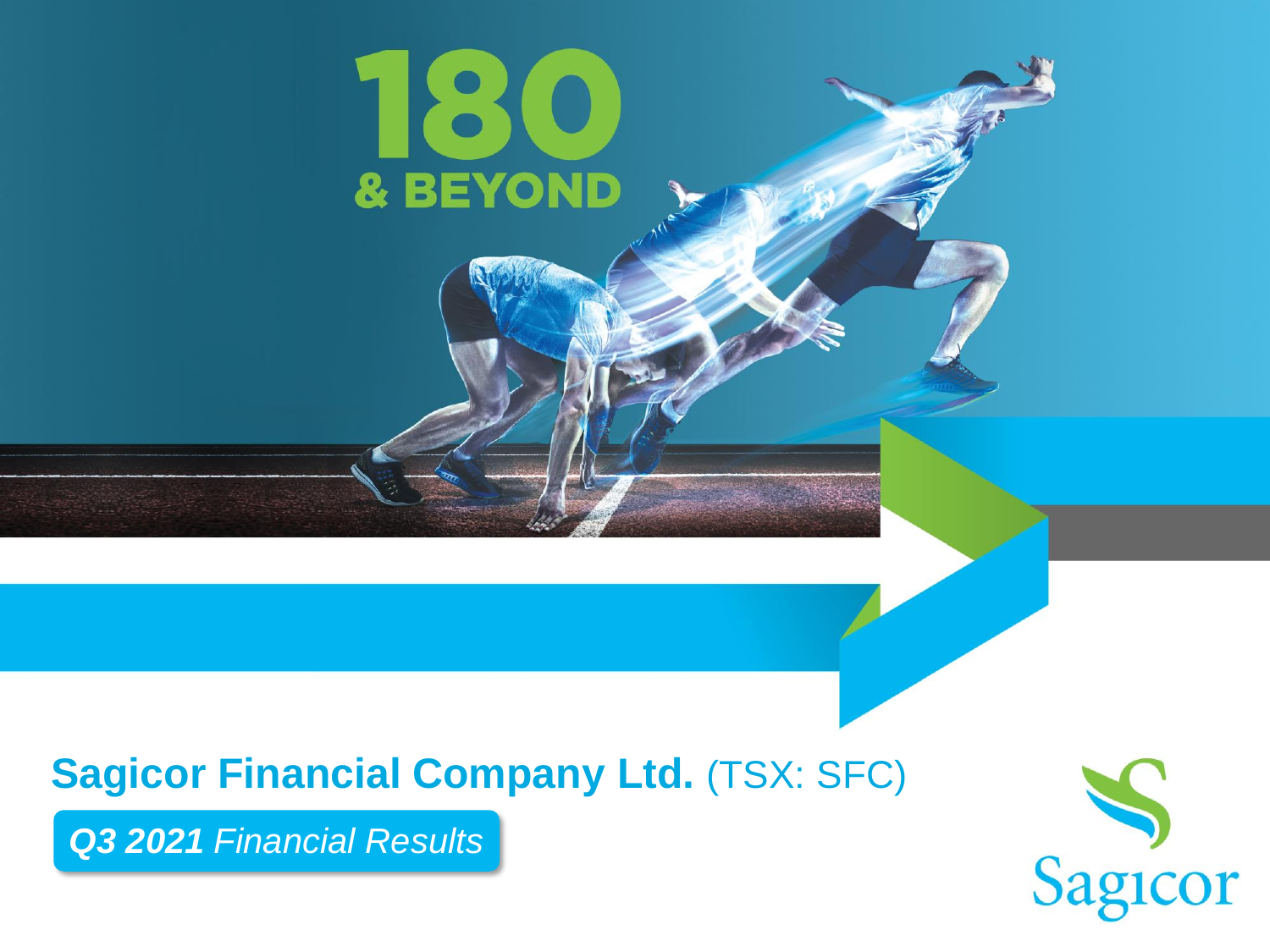

#### **Caution regarding forward-looking information and non-IFRS measures**

Certain information contained in this presentation may be forward-looking statements within the meaning of Canadian securities laws. Forward-looking statements are often, but not always, identified by the use of words such as "expect", "anticipate", "believe", "foresee", "could", "estimate", "goal", "intend", "plan", "seek", "will", "may" and "should" and similar expressions or words suggesting future outcomes. These forward-looking statements reflect material factors and expectations and assumptions of Sagicor. Sagicor's estimates, beliefs and assumptions are inherently subject to uncertainties and contingencies regarding future events and, as such, are subject to change. No assurance can be given that growth or capital optimization will occur or be successful. Risks and uncertainties not presently known to Sagicor or that it presently believes are not material could cause actual results or events to differ materially from those expressed in its forward-looking statements. Additional information on these and other factors that could affect events and results are included in other documents and reports. Readers are cautioned not to place undue reliance on these forward-looking statements, which reflect Sagicor expectations only as of the date of this document. Sagicor disclaims any obligation to update or revise any forward-looking statements, whether as a result of new information, future events or otherwise, except as expressly required by law.

The Company reports certain non-IFRS measures that are used to evaluate the performance of its businesses and the performance of their respective segments. As non-IFRS measures generally do not have a standardized meaning, they may not be comparable to similar measures presented by other issuers. Securities regulators require such measures to be clearly defined and reconciled with their most comparable IFRS measure.

The Company references non-IFRS measures and insurance industry metrics in this document and elsewhere. Non-IFRS measures are not recognized measures under IFRS and do not have a standardized meaning prescribed by IFRS and are therefore unlikely to be comparable to similar measures presented by other companies. Rather, these are provided as additional information to complement those IFRS measures by providing further understanding of the results of the operations of the Company from management's perspective. Accordingly, these measures should not be considered in isolation, nor as a substitute for analysis of the Company's financial information reported under IFRS. Non-IFRS measures used to analyze the performance of the Company's businesses include but are not limited to: underlying net income, return on shareholders' equity, book value per share, MCCSR, debt to capital ratio, debt to equity ratio, dividend pay-out ratio, and coverage ratio. Please see the "Non-IFRS Financial Information" section of the Management's Discussion and Analysis for a reconciliation of these non-IFRS measures.

#### **All figures in this presentation are in US\$ unless otherwise noted**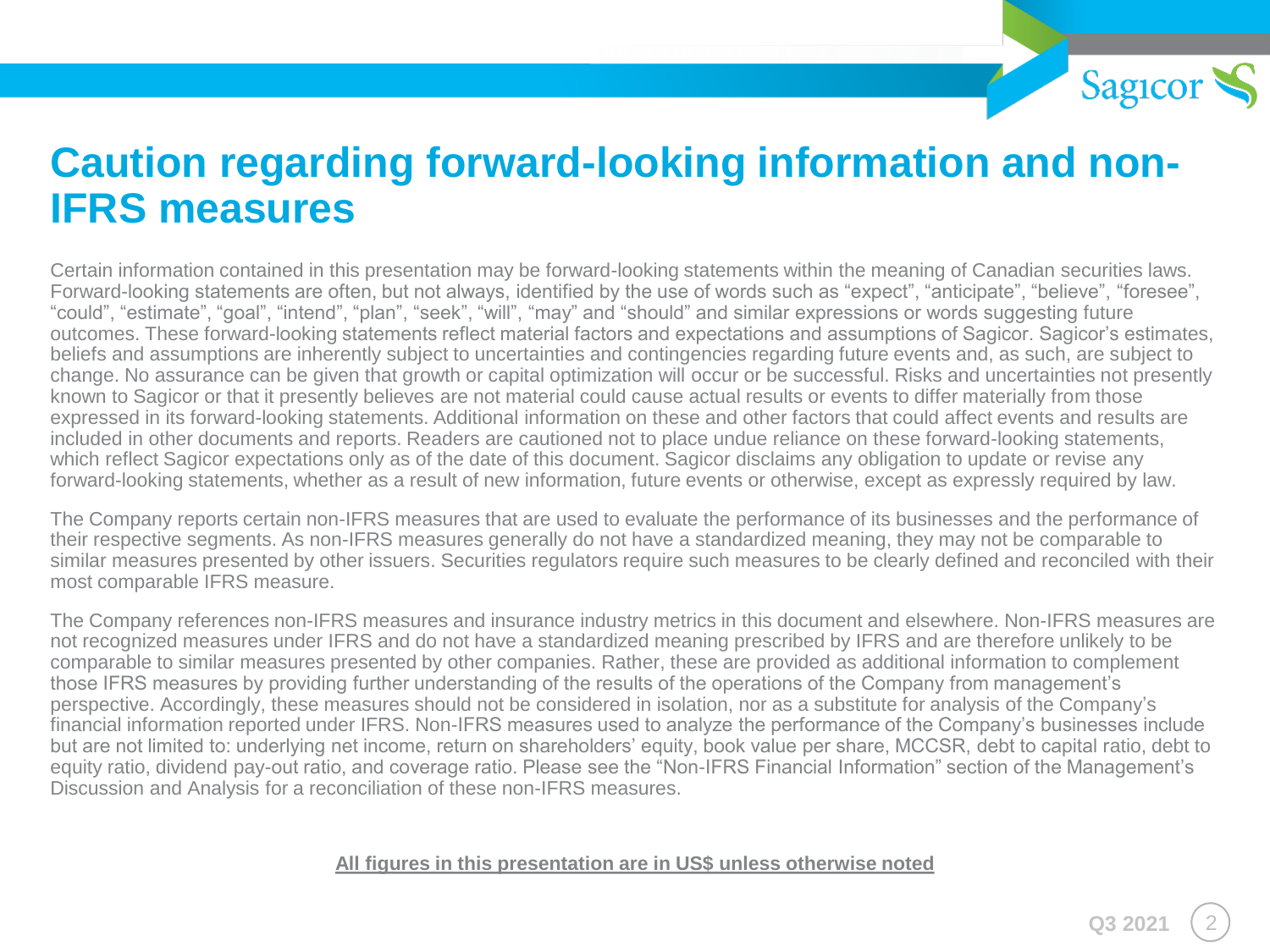# **Dodridge Miller**

Group President & Chief Executive Officer

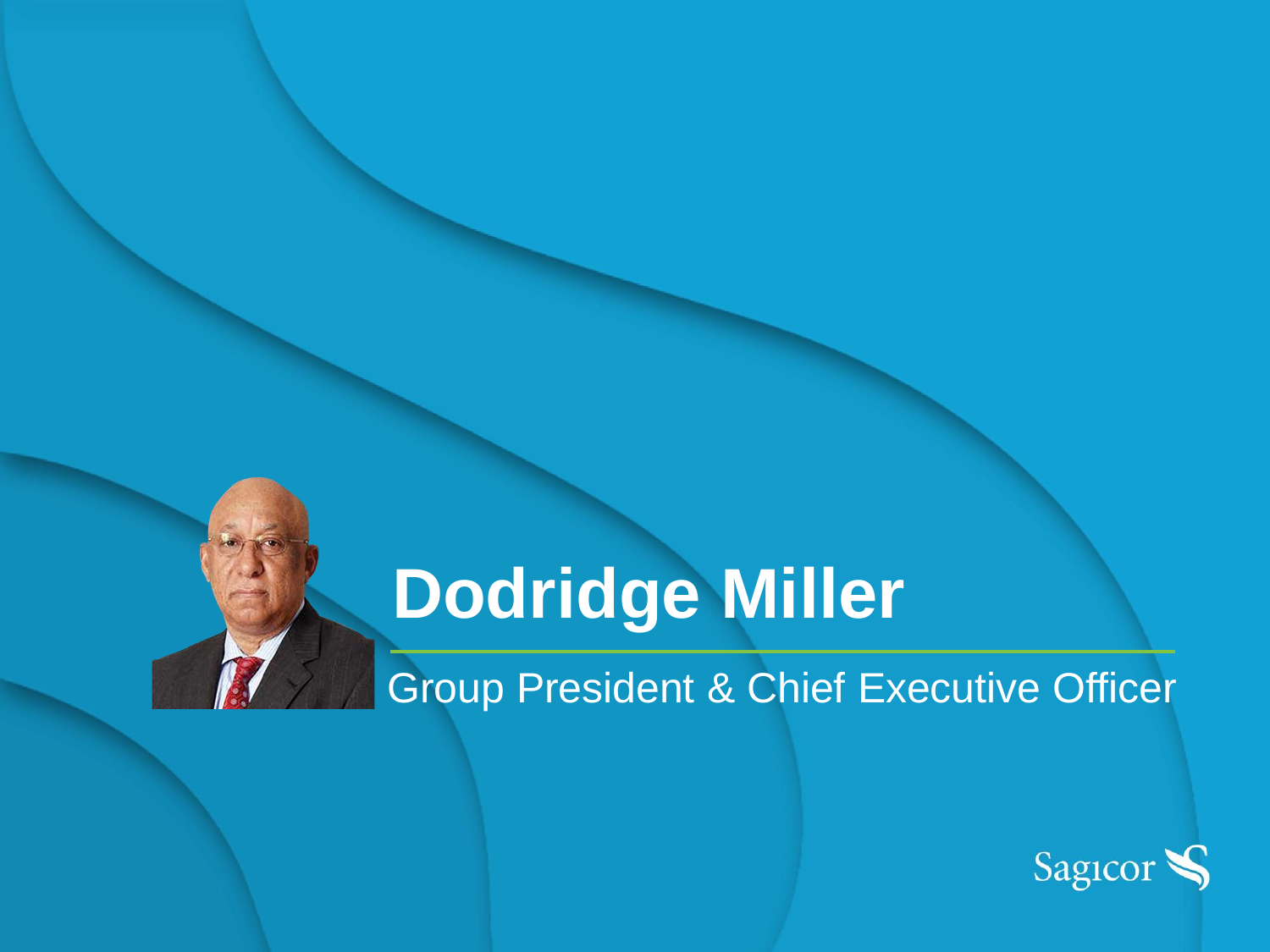

#### **Q3 2021 financial highlights**



- **Excellent quarter of strong profitability and growth** 
	- Sagicor Life USA posted yet another strong quarter reflecting continued progress in our U.S. strategy as that business grows towards scale
	- Sagicor Jamaica had a very solid quarter overall, supported by new life insurance sales and positive emergence from the annual review of actuarial reserves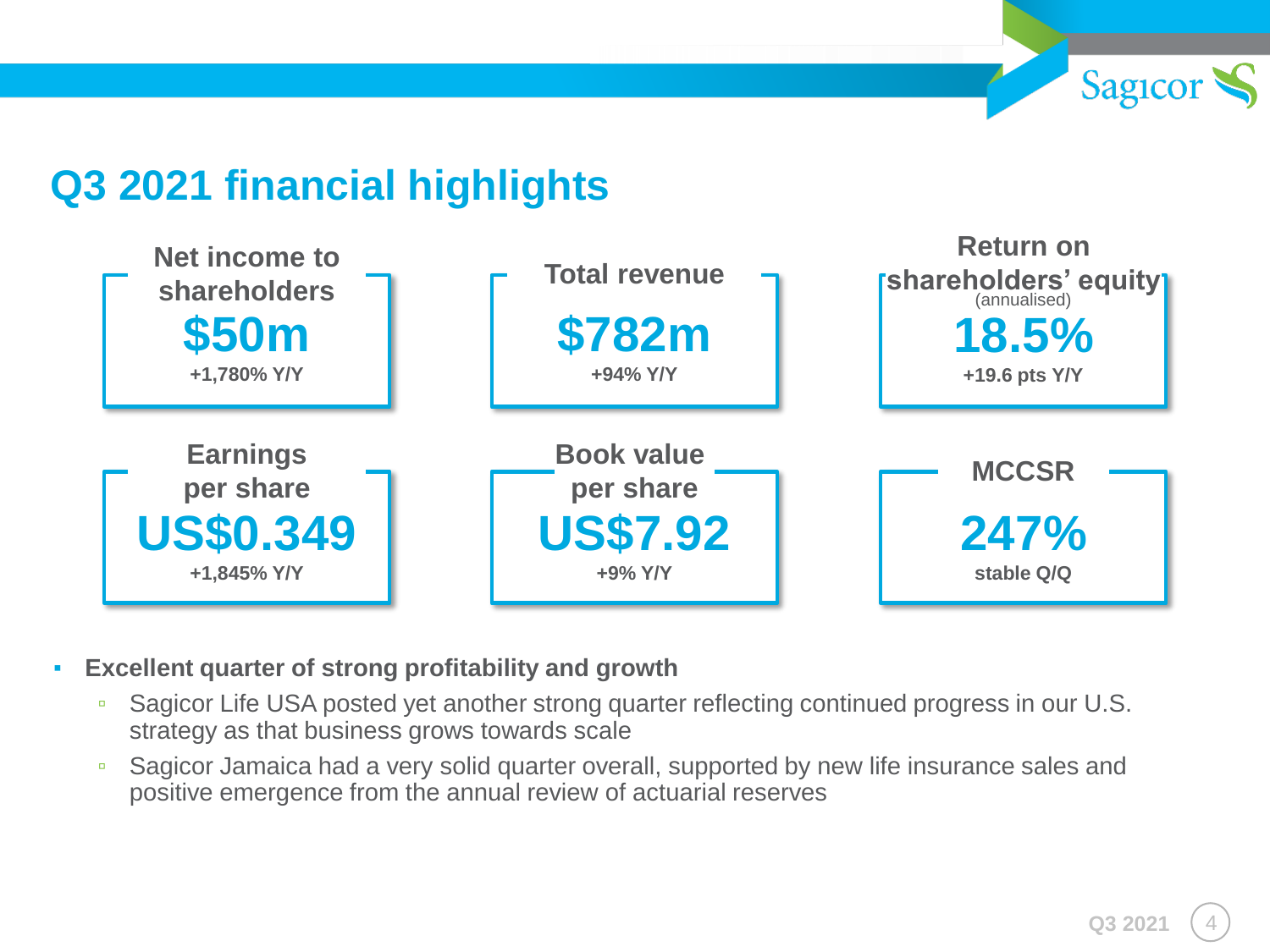## **Andre Mousseau**

Group COO & CFO

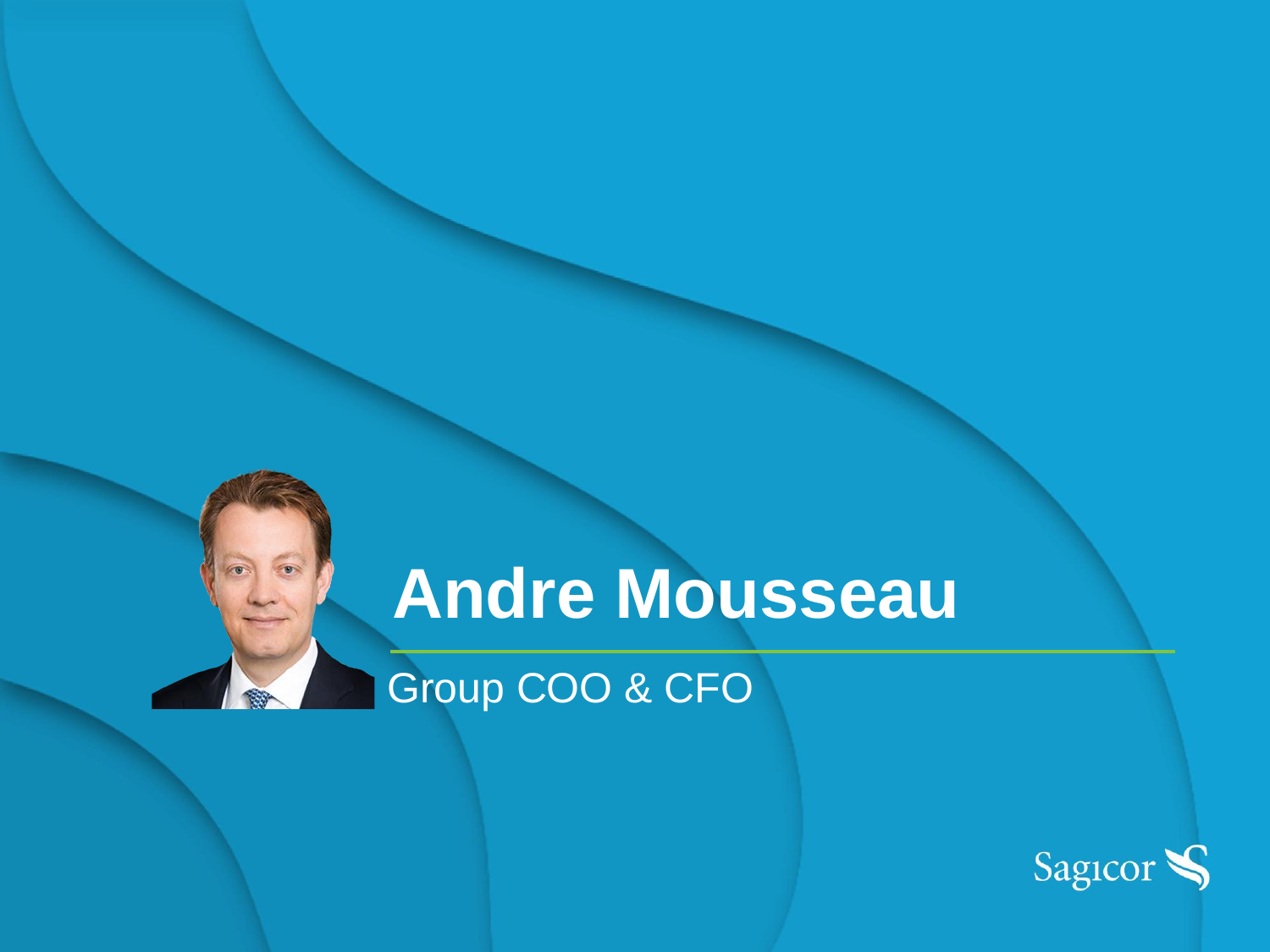

#### **Q3 2021 results**



| <b>Profitability</b>       | Q3'20 | Q2'21                              | Q3'21 | Y/Y      | Driven                    |
|----------------------------|-------|------------------------------------|-------|----------|---------------------------|
| Net premium revenue        | 264.9 | 364.9                              | 623.5 | 135%     | premi<br>and pr           |
| Net investment income      | 103.4 | 107.8                              | 103.2 | 0%       | Stable                    |
| Other revenue              | 33.9  | 43.6                               | 55.2  | 63%      | <b>Driver</b>             |
| Net income to shareholders | (3.0) | 9.3 / 14.91                        | 50.4  | $1780\%$ | growth<br>margi<br>backir |
| EPS (basic) - US\$         |       | $(2.0¢)$ 6.4¢ / 10.2¢ <sup>1</sup> | 34.9c | 1845%    | Sagic                     |
| ROE (annualized)           |       | $(1.1\%)$ 3.4% / 5.5% <sup>1</sup> | 18.5% | 19.6 pts |                           |

| Driven by strong sales of life and annuity<br>premiums mostly in the USA, flat health<br>and property and casualty revenue Y/Y                                                         |  |
|----------------------------------------------------------------------------------------------------------------------------------------------------------------------------------------|--|
| Stable net investment income                                                                                                                                                           |  |
| Driven by particularly strong revenue<br>growth in the USA and higher profitability<br>margins from higher yielding assets<br>backing new business, solid result in<br>Sagicor Jamaica |  |

| Ш |  |
|---|--|
|   |  |

| <b>Financial Strength</b> | Q3'20   | Q2'21   | Q3'21   | Y/Y                 |
|---------------------------|---------|---------|---------|---------------------|
| Shareholder's equity      | 1,062.3 | 1,102.0 | 1,134.7 | 7%                  |
| Debt / capital            | 22.6%   | 31.3%   | 24.4%   | $(1.8 \text{ pts})$ |
| <b>MCCSR</b>              | 250%    | 247%    | 247%    | $(3 \text{ pts})$   |

\$ millions unless otherwise stated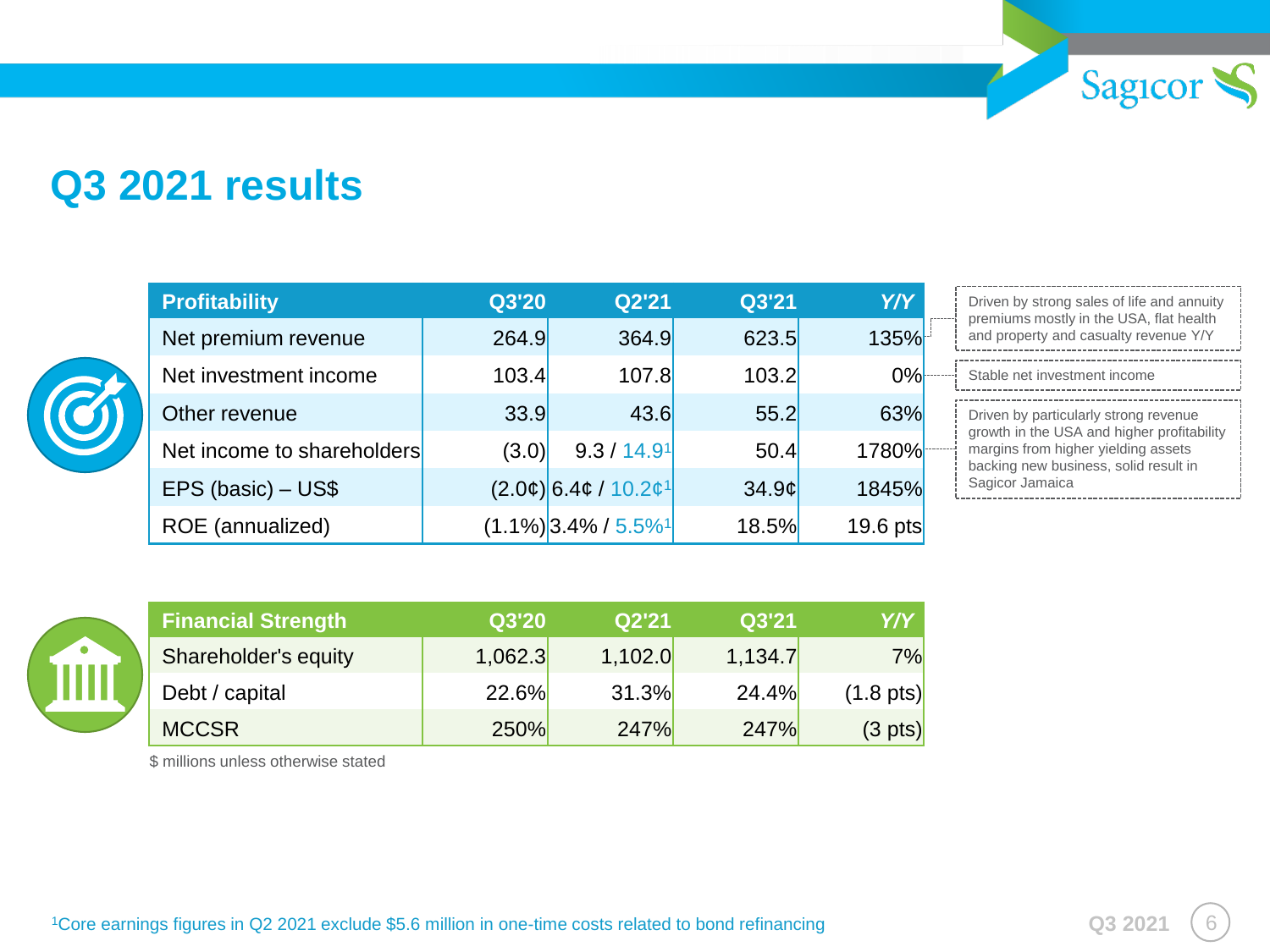Sagicor

#### **Group performance**



P&C

Other

- Total net revenue of \$122 million was stable Y/Y as the segment grew new business sales to individuals
- Net income to shareholders of \$7.0 million decreased by \$1.4 million Y/Y as adverse policyholder behavior impacted by continued slow economic activity in the southern Caribbean more than offset growth in new business sales to individuals
- Total net revenue of \$174 million increased 12% Y/Y as the commercial and investment banking businesses benefited from a market rebound, resulting in improved transaction volumes and fee income
- Net income to shareholders, after consideration of Sagicor's 49.1% ownership, increased by 27% Y/Y to \$27.1 million, relative to a profit of \$21.3 million in the same quarter in the prior year. The segment benefitted from releases of actuarial reserves following their actuarial review
- Total net revenue of \$465 million increased 311% Y/Y as the segment increased sales of annuities as part of its stated strategy to scale the business
- Revenue was impacted by increased interest income of \$24.6 million, up 43% Y/Y due to the strong growth of the investment portfolio as a result of strong sales
- Net income to shareholders was \$23.1 million compared to a loss of \$18.7 million in the same quarter in the prior year driven by growth in new annuity business and improved asset spreads

**Q3 2021**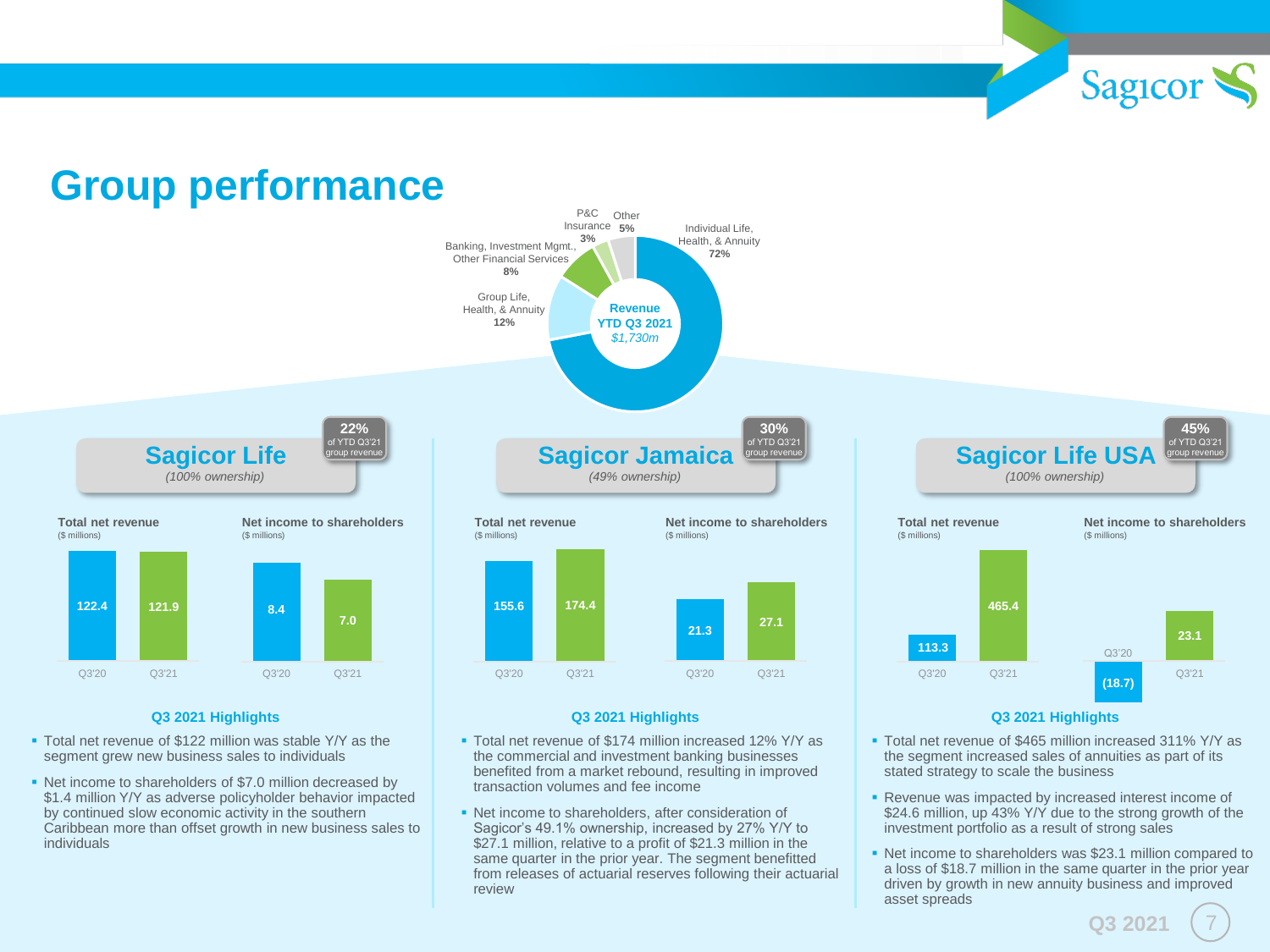

#### **Executing on capital management priorities**

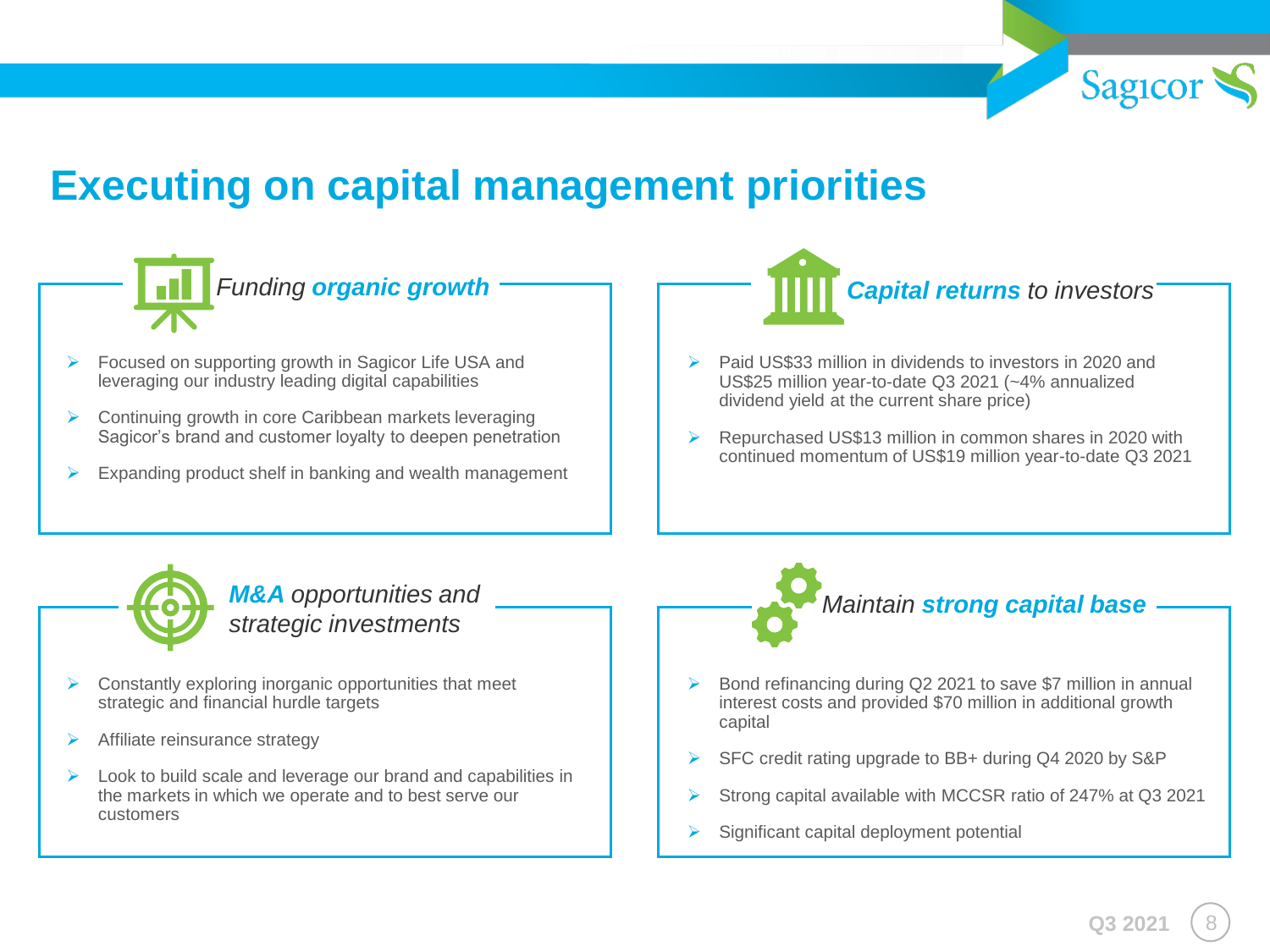

#### **Sagicor investment highlights**

**Diversified operations** with **solid market-leading positions** in the Caribbean and a **fast-growing** US business

**Significant growth opportunities** both organic and inorganic

**Established track record** of robust growth driving consistent profitability

**Well capitalized to execute growth**, conservative leverage and strong risk culture

**Technological transformation** deeply embedded throughout the organization

**Best in class management** team and Board of Directors